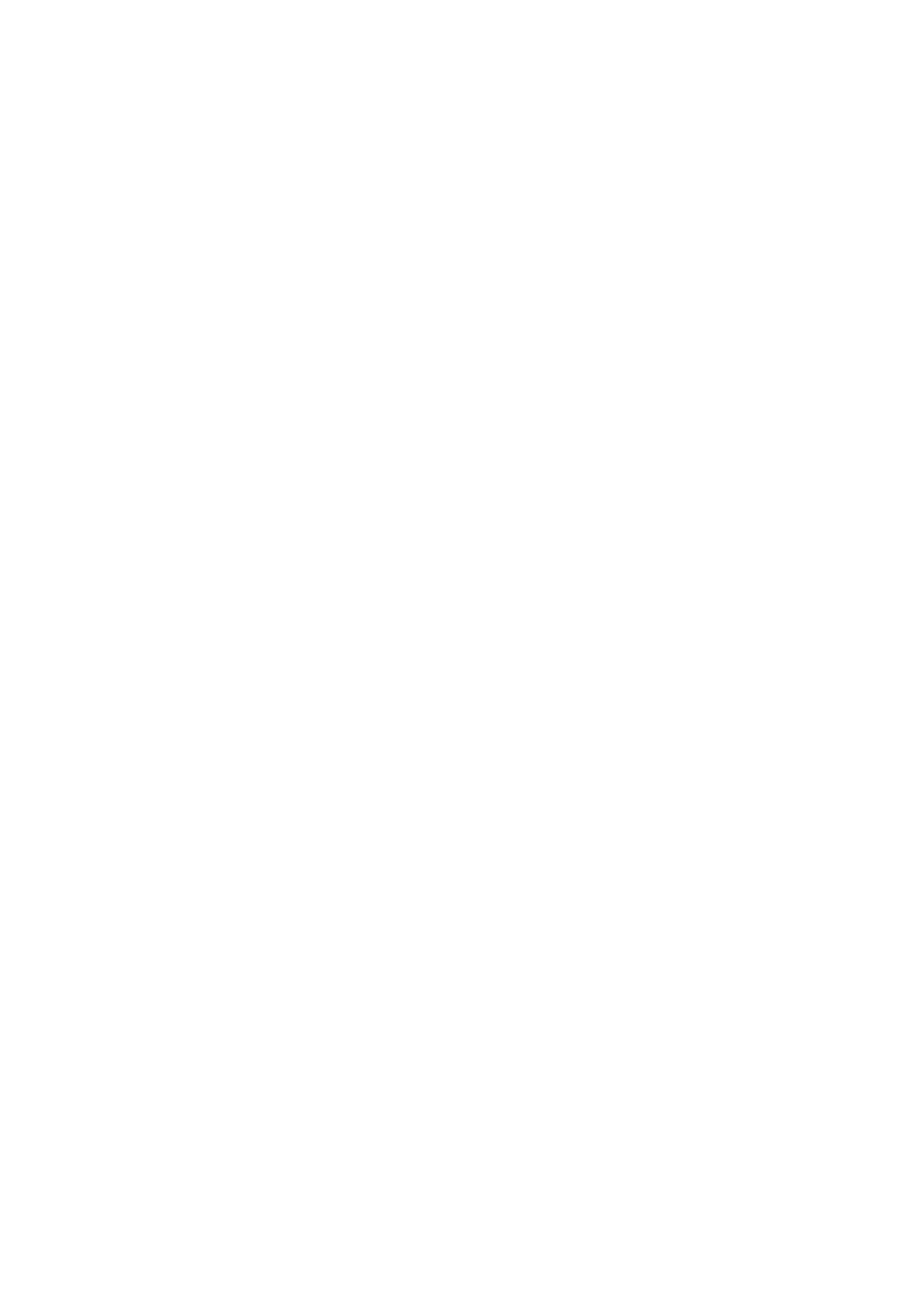

*Osmanlı Mirası Araştırmaları Dergisi (OMAD), Cilt 7, Sayı 18, Temmuz 2020.* 

 *Journal of Ottoman Legacy Studies (JOLS), Volume 7, Issue 18, July 2020.* 

*ISSN: 2148-5704*

## **EXPANSION OF THE PLANNED CITY IN RELATION TO THE HISTORIC URBAN STRUCTURE** *CASE STUDY PODGORICA, MONTENEGRO*

## *Kentsel Tarihi Yapıya Bağlı Olarak Planlanan Şehrin Genişlemesi : Podgorica (Karadağ) Örneği*

## **Gordana ROVČANİN PREMOVİĆ**

**Abstract:** The research work is based on an analysis of the relationship between the planned city and the historic structure from the Ottoman period – Case Study Podgorica, the city in Montenegro. Podgorica is a city that consists three urban structures created in different periods: The Old town – *Stara Varoš* (from 15th century - period Ottoman rule), The New town – *Nova Varoš* (from late 19<sup>th</sup> and early 20<sup>th</sup> century) and New planned town (from the second half of the 20<sup>th</sup> century). The focus of the study is old town transformation in the urban expansion of Podgorica in the 20th and 21st centuries. In the work is given the recognition of influence factors and dominant functions, that led to the discontinuous development of the planned new areas of city Podgorica in relation to the historic structure – *Stara Varoš*.

**Keywords:** Historic structure, planned city, the urban structure of Podgorica, *Stara Varoš*

**Öz:** Bu çalışmanın ana teması Podgorcica şehri örneğinde Osmanlı döneminde şehir planlaması ile tarihî yapı arasındaki ilişkinin analinizini içermektedir. Podgorica, Eski Şehir – *Stara Varoš* (15. yüzyıldan Osmanlı dönemine kadar), Yeni Şehir - *Nova Varoš* (19. yüzyılın sonlarından 20. yüzyılın başlarına kadar) ve yeni planlanmış şehir (20. yüzyılın ikinci yarısından itibaren) olmak üzere farklı dönemlerde oluşturulan üç kentsel yapıdan oluşmaktadır. Bu çalışmada, *Stara Varoš*'a göre planlanan Podgorica şehrinin yeni alanlarının düzenli olmayan gelişimine yol açan etki faktörlerinin ve baskın işlevlerin tanınmasına yer verilmiştir.

**Anahtar Kelimeler:** Tarihî yapı, planlı şehir, Podgorica'nın kentsel yapısı, Eski Şehir

#### **Introduction**

Research the relationship between the planned city and the historic urban structure is of big importance for defining the city's relation to the past and to the urban and architectural heritage. This study describes an example of discontinuous development of a newly built city formed in the 20th century in relation to the historic structure. The focus of research is on analyzing the development of Podgorica, the capital of Montenegro, in relation to the historical urban structure - *Stara Varoš*. The old urban structure was formed as a fortified city at the time of the Ottoman rule in Montenegro (1474-1878). At the end of the 19th century and at the beginning of the 20th century, the city expanded out of the historic frames, and in the second half of the 20th century, the city was experienced a turning point in economic and spatial development. The socio-economic development of the city was followed by migration of the population when was started a more intensive process of expansion and building of the city. With the development of the city, in the 20th century, Podgorica experienced changes in functions that influenced the change of the historic structure *Stara Varoš*.

#### **Development of Historic Urban Structure of Podgorica** *Stara Varoš*

The old town *Stara Varoš* is a fortified late medieval urban structure built on the territory of Podgorica city. The old town of Podgorica was formed during the eighth decade of the 15th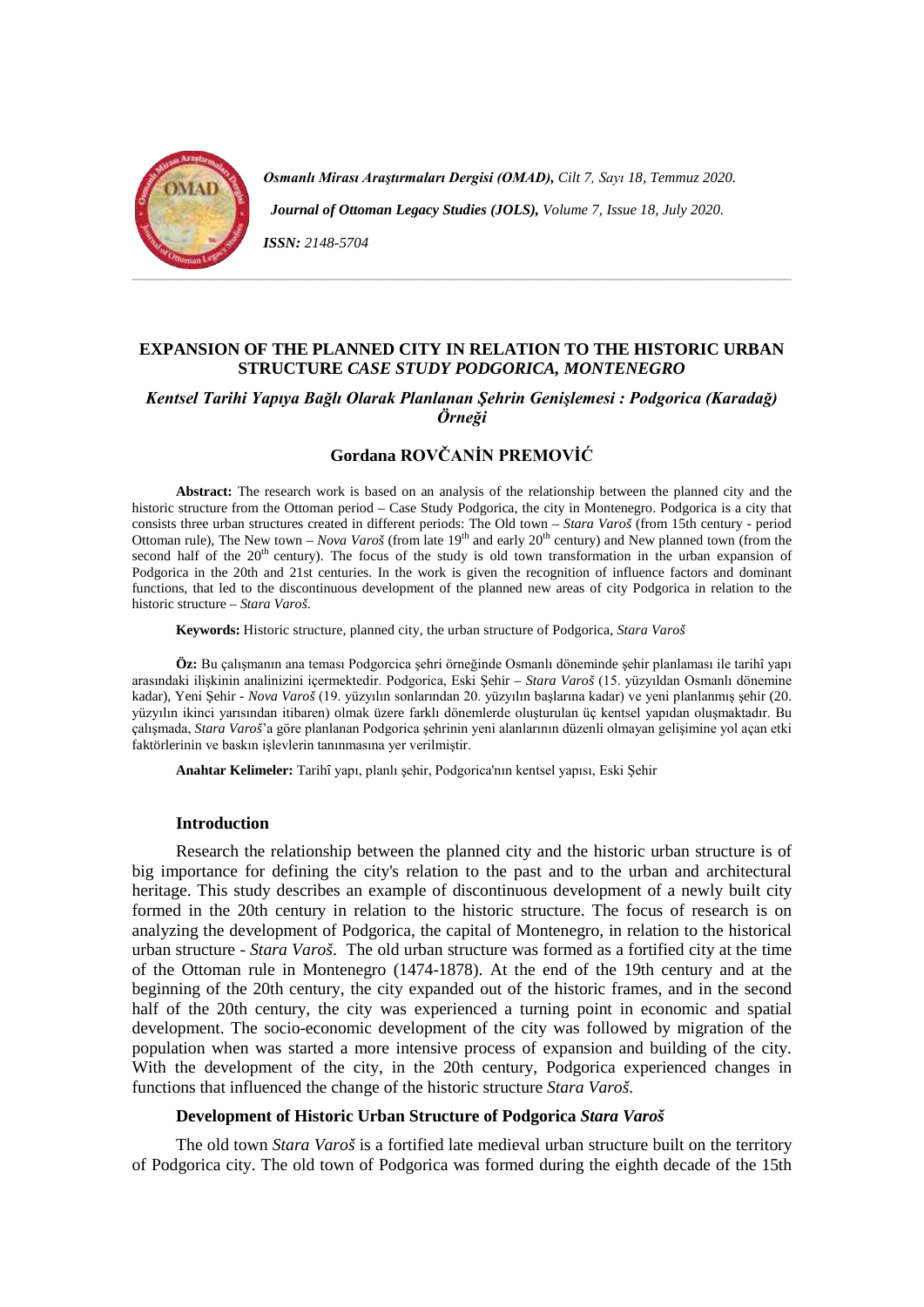century. Ottomans began to build a fort in 1474 at the mouth of Ribnica and Morača rivers. The development of *Stara Varoš* was significantly influenced by geophysical conditions. The mouth of the rivers, the suitable climate, the fertile Zeta valley, the proximity of the Skadar Lake and the Adriatic Sea, the transport roads and a good strategic position have contributed to the development of settlement in this area. Since the Middle Ages, the settlement is called Podgorica, and since the end of the 19th century, it is characterized by the name *Stara Varoš*.

The old urban structure had the concept of the Oriental-Balkan urban and architectural ensemble. The historic structure of Podgorica developed spontaneously, without urban planning until the end of the 19th century. The Ottomans built an oriental-type fortress with craft-trade and administrative functions. The town first developed as a fortification, especially in the late Middle Ages, as the largest trading and craft center in Montenegro. The medieval town was built within the Ottoman fortress that was surrounded by the ramparts. The settlement was surrounded by a rampart with towers and with a suburb outside the fortified protected area. That was an irregularly shaped settlement, with curving and narrow streets. The structure of streets in *Stara Varoš* was unplanned and dispersed with squares of irregular shape and with a grouping of houses without any order. Along the streets were the houses and traditional trades. In the central part of the settlement was a square, and it was divided into irregular streets - *sokakes* and *mahales*. In the *Stara Varoš* were no public buildings. There were small residential houses built along narrow meandering streets in number about several hundred.

In the old Montenegrin state, Podgorica was the only city with a developed civil status, expanding and organized domestic market, developed communications and roads. By the 20th century, *Stara Varoš* was the most well-preserved urban structure of Ottoman feudal and Montenegrin patriarchal politics. From the Ottoman period, there are no mapping documents based on planning this settlement.<sup>[1](#page-3-0)</sup>

#### **Stara Varoš in the Urban Plans of Podgorica from the 19th to the 20th Century**

Ottoman period finished in 1878 and the town of Podgorica was united with Montenegro.<sup>[2](#page-3-1)</sup> The growth of population and urban expansion of Podgorica was out of the old areas, out of *Stara Varoš* limits. As a result of that situation, the first urban plan for a new settlement was prepared in 1879. The first urban plan of Podgorica, after the built *Stara Varoš*, was the urban plan of the new part of the town - *Nova Varoš* in 1879, which included the free space on the right bank of the river Ribnica at the foot of Gorica hill. The plan had functional character, a geometric orthogonal raster.

Urban Plan of the *Nova Varoš* had two versions that differed in the relationship of the new city matrix to the historic structure.<sup>[3](#page-3-2)</sup> The first version proposed the complete demolition of the historic urban structure and the construction of new urban blocks in its place (Fig. 1a). The second version proposed the extension of the orthogonal urban matrix of *Nova Varoš* in the form of two dominant straight line roads, which would cut the thick medieval urban structure of *Stara Varoš* (Fig. 1b). Those two versions of a new city plan were both based on a geometric urban matrix forming rectangle**-**shaped town blocks and proposed the consequential redevelopment of inherited *Stara Varoš* urban structure. Later development resulted in the implementation of the second variant, with changes in the plan for a new part of the city positioned on the right bank of the Morača river.

<u>.</u>

<span id="page-3-1"></span><span id="page-3-0"></span>

<span id="page-3-2"></span>

<sup>&</sup>lt;sup>1</sup> Rovčanin, 2016, pp. 34-35.<br><sup>2</sup> The period of Ottoman rule ended on Berlin Congress in 1878.<br><sup>3</sup> Versions of the plan 1879 were made by a Russian engineer Vladimir Vorman.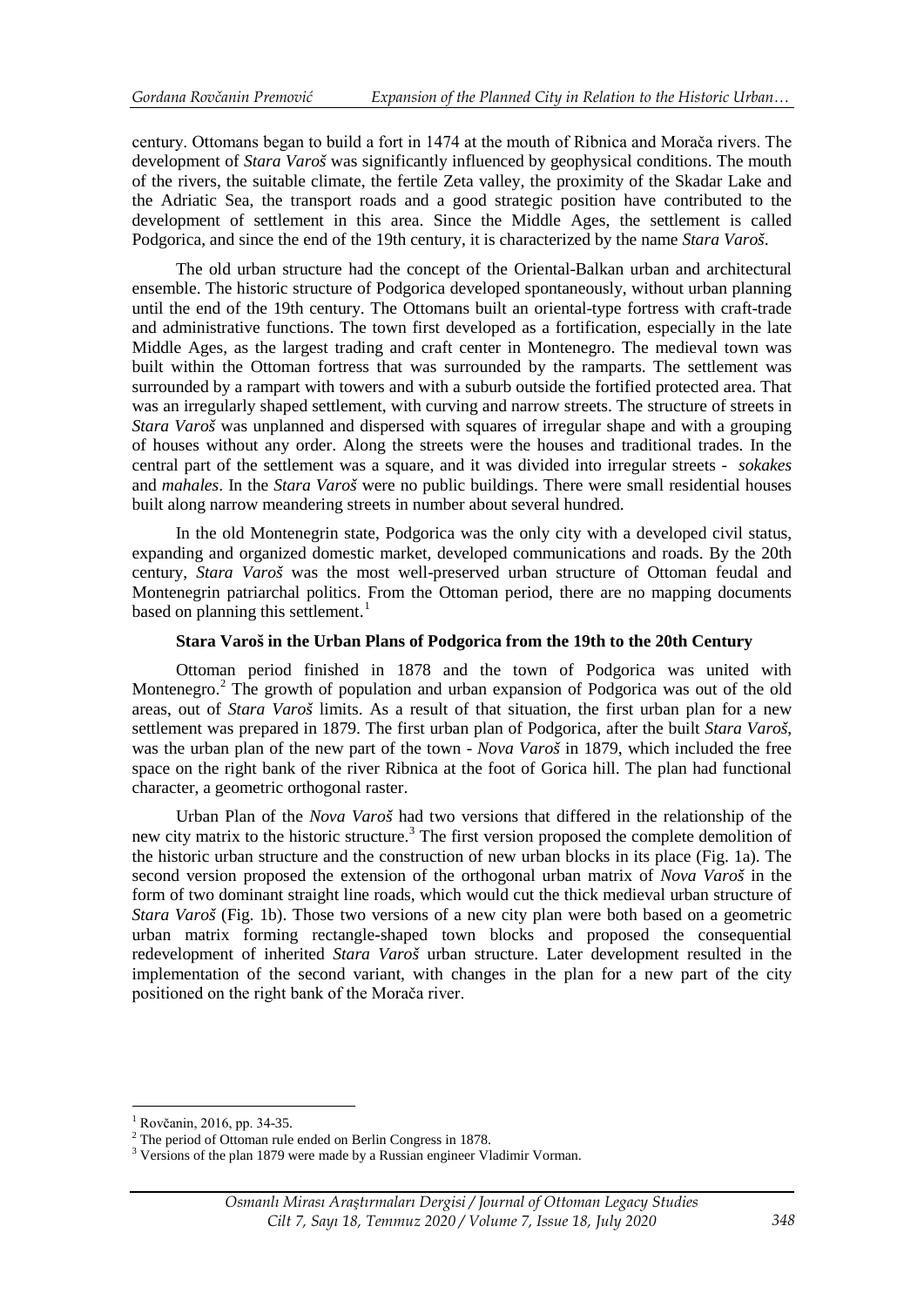



In World War II, there was a complete turning point in the development of Podgorica. The city was bombarded 72 times, and Nova Varoš was almost completely destroyed.<sup>[4](#page-4-0)</sup> After the war, there was an exception from the plan of 1879 and the abandonment of the established concepts of the city development. The plan was revised, and the planers inherited the orthogonal matrix of the city, which interrupted the natural streams of the rivers Morača and Ribnica and the historic structure of the city. The first decision to rehabilitation the city after World War II was issued in 1946. Immediately after, a general plan was drawn up. The railway station was located east of the city, close to *Stara Varoš*, which significantly generated the transformation of the context of the old urban structure. In 1950 was initiated a general urban plan (Fig. 2). For the first time the two zones of the city were marked: east and west of the Morača river and for the first time considered the position of the industrial zone of the city.



Historic structure of Podgorica - Stara Varoš

*Fig. 2 – The general urban plan of Podgorica 1950*

*Fig. 3 – The general urban plan of Podgorica 1957*

<span id="page-4-0"></span><sup>&</sup>lt;sup>4</sup> During the World War II most of residential and public buildings were destroyed with the entire town infrastructure. -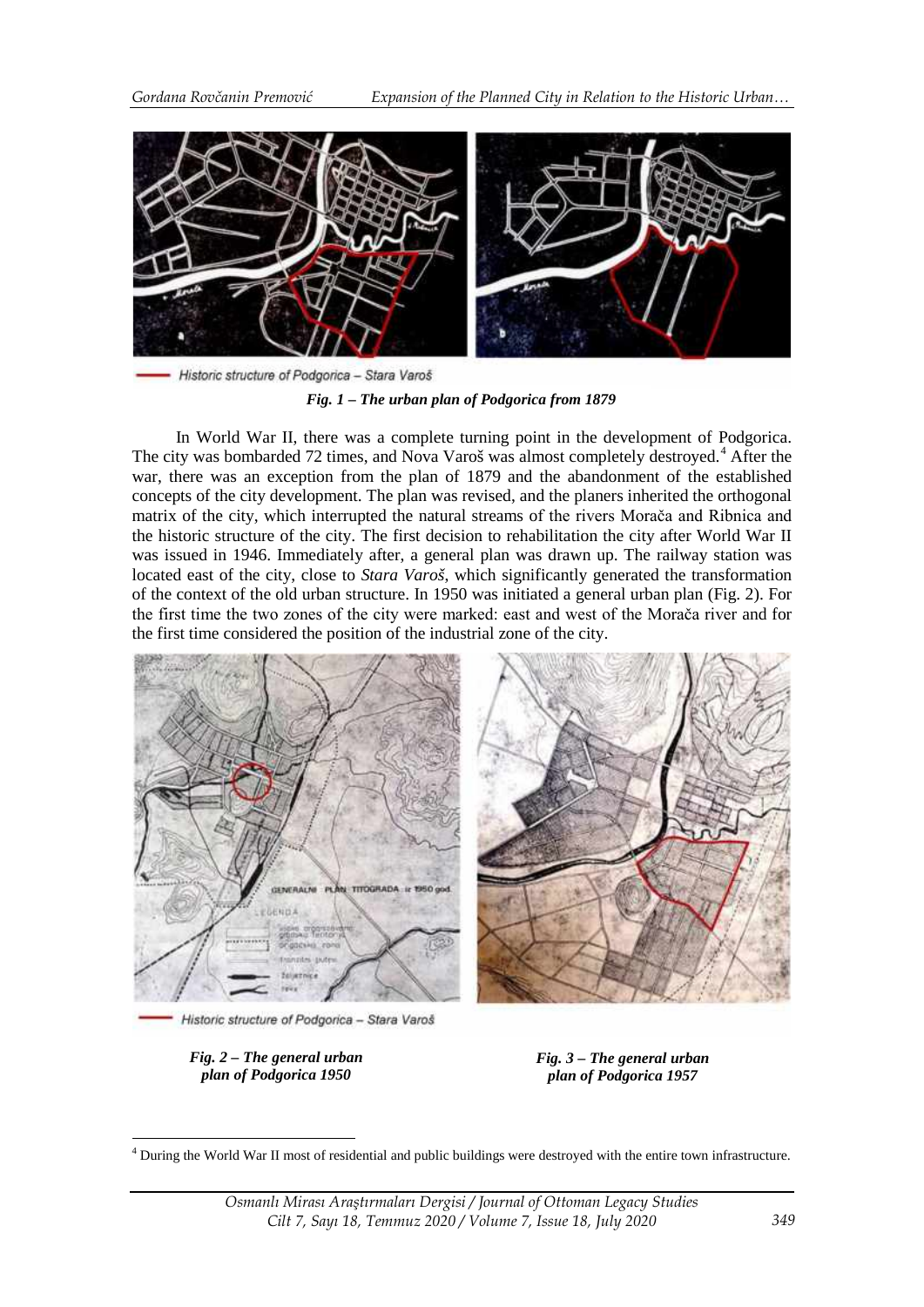In the period after World War II, Podgorica was a city with a sharp increase in population and rapid expansion, that crossed the boundary of the planned territorial limits.<sup>[5](#page-5-0)</sup> *Stara Varoš* and *Nova Varoš* were merged by two main roads, which extend along the meridian. The first road was the Adriatic main road passing through *Stara Varoš* and through the center of the new town *Nova Varoš*, and the second passing through the main square - *Square of Independence*  and the square in *Stara Varoš*, in front of the Sahat-tower. More attention was based on the new settlements and their urbanization, but not to the integration and activation of the inherited structure of *Stara Varoš*.

The general urban plan of Podgorica from 1957 has divided the city into three urban parts: *Stara Varoš*, *Nova Varoš*, and *New Town* with three different urban structures (Fig. 3). Each zone is planned to develop around its core. The integration of these units resulted in the extension of transport network fixed lines of the *Nova Varoš* to the west and south. A rigid orthogonal scheme of large rectangular tracts was formed and that did not adequately sustain the inherited urban matrix of *Stara Varoš*. Toward the south, two axes have been extended, breaking the whole historic urban structure. The orthogonal boulevard from the Sahat-tower to the railway station has been established that has ruined the inherited and fragmented urban matrix of *Stara Varoš*. [6](#page-5-1) The concept of this plan proposes the demolition of older buildings, mostly built before World War II. This was primarily concerned with the *Stara Varoš*, where 10.000 inhabitants of the total population of  $14.000$  inhabitants had to stay without a home.<sup>[7](#page-5-2)</sup> In the place of old houses, it was proposed to build new multipurpose buildings. Part of the plan that relates to the *Stara Varoš* proposes the development of industry in this area, primarily due to the vicinity of the railway station. The plan was not adapted to the natural course of the Morača river, and the entire *Stare Varoš* building fund, except the Dopedogen fortress, remained out of the planned regulation. All the main buildings of the political and social life of the city were proposed in *Nova Varoš*.

The next General urban plan of Titograd was adopted in 1964 and divided the city into: the area on the right bank of the Morača river, *Nova Varoš*, *Stara Varoš* and the area north of Gorica hill, along the Nikšić-Titograd railway line (Fig. 4). The plan again disregarded the integration of the medieval urban structure into a new urban organism. The process of removing the inherited urban structures in *Stara Varoš* and *Nova Varoš* has been further realized, except for a fortress that is proposed for adaptation and conversion into the museum. This plan provided the removal and demolition of many old and ruined buildings. It was decided to preserve only the old fortress Dopedogen. Due to the economic limits, the 1964 plan did not contain the revitalization and sanation of old urban structures, and thus the restoration of *Stara Varoš*.

-

<span id="page-5-0"></span> $<sup>5</sup>$  After heavy losses in the war, the city recorded an increase in population. From the fifties to the sixties of the 20th</sup> century, the number of inhabitants in Podgorica doubled, and a decade later began the period of the most dynamic demographic development of the city. From 1953 to 1971, Podgorica became the city with the strongest migration

<span id="page-5-1"></span>intensity in the Federal Republic of Montenegro. Rovčanin, 2016, pp. 39-40. <sup>6</sup> Amendments of the urban project *Stara Varoš* in Podgorica 2020, 2012, p. 31. <sup>7</sup> Ivanović, 1974, p. 83.

<span id="page-5-2"></span>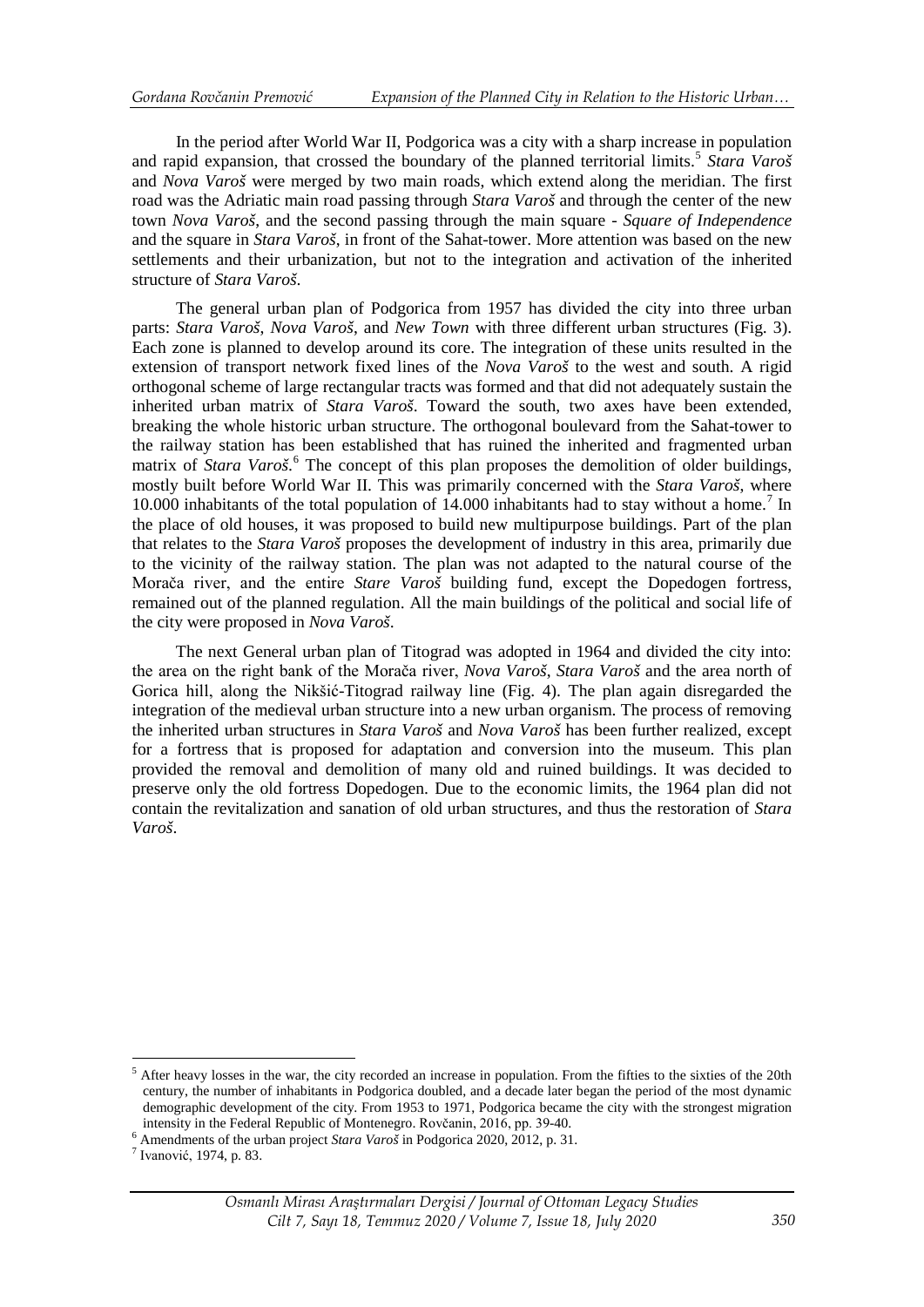

Historic structure of Podgorica - Stara Varoš

*Fig. 4 – The general urban plan of Podgorica 1964*

*Fig. 5 – The general urban plan of Podgorica 1990*

The revision of the General urban plan from 1964 was in 1970, and the new program from the General urban plan from 1974 divided the town into three parts: the area on the right bank of the Morača river, *Nova Varoš* and *Stara Varoš* - as a second unit and three suburban residential areas.<sup>[8](#page-6-0)</sup> The 1974 plan finally interrupts radical efforts to destroy and devastate the urban and architectural heritage of *Stara Varoš*. The broken segments of *Stara Varoš* along the Morača river and the Drač settlement were protected. However, the plan does not specify the conditions for the protection of cultural monuments in the form of structures or individual objects.[9](#page-6-1) This plan introduces a new boulevard along the border of *Stara Varoš*, at the foot of the Ljubović hill. Boulevard made a radical move with the new bridge, merging *Stara Varoš* with the right bank of the Morača, but separating from the Ljubović hill. This led to new multifloor construction in the border area of *Stara Varoš*, which emphasized the contrast between the historic structure and the new city.

At the end of 1989, the documents of the Spatial Plan of the Municipality of Podgorica and General urban plan were adopted in 1989-1990 (Fig. 5). The guidelines of the plan proposed the revitalization of protected monuments of culture and environmental values, with the definition of rehabilitation and reconstruction measures with the aim of the functional improvement of the historic structure of the city. The plan proposed the following purposes housing and public facilities: culture, crafts, trade and tourism. This plan also marked the guidelines for the integration of *Stara Varoš* into a new urban matrix. For recognized cultural monuments was proposed conservation with sociocultural purposes, as well as archaeological research, that is foreseen for the reconstruction of authentic urban structures and facilities.

<u>.</u>

<span id="page-6-0"></span><sup>&</sup>lt;sup>8</sup> The General urban plan 1974, covered the area sizing more than 89 km2 and was planned to fulfill the needs of nearly 140.000 residents by the year 1991. <sup>9</sup> Amendments of the urban project *Stara Varoš* in Podgorica 2020, 2012, p. 31.

<span id="page-6-1"></span>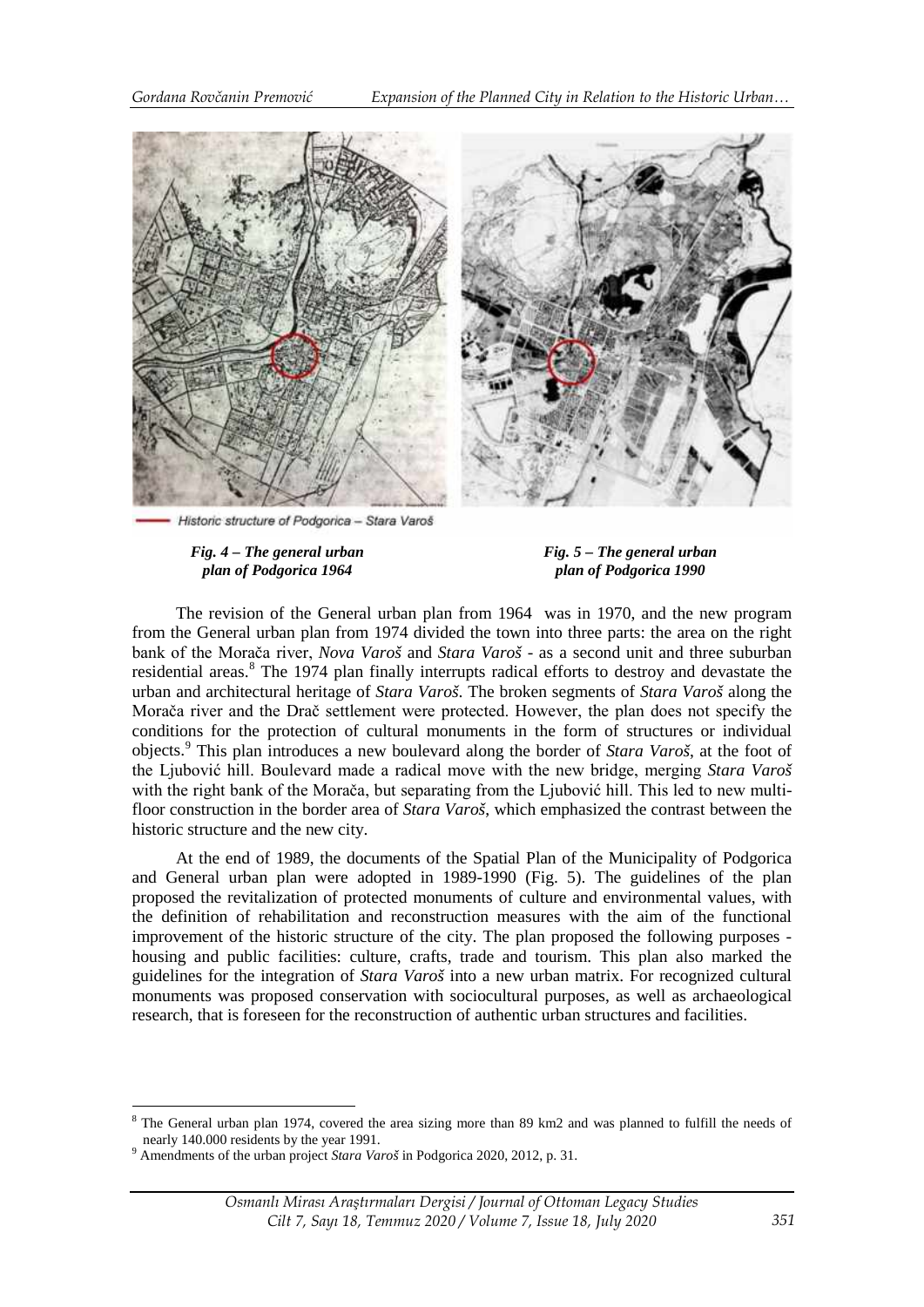### **Urban Planning of** *Stara Varoš* **from 1990 to 2020**

The first detailed urban plan of *Stara Varoš* was created in 1990, which for the first time shows the area of *Stara Varoš* in more detail.<sup>[10](#page-7-0)</sup> The plan primarily concerned the valorization of the architectural heritage and the definition of limiting floors of buildings. This plan was followed by the first *Urban project of Stara Varoš* in 1994. The Urban project elaborated the protection of the preserved historic structure and the street grid, with the restoration of the original elements of the urban structure and the architectural composition of the buildings (Fig. 6). The conditions for performing public activities are defined - cultural and tourist facilities. The project was of great importance for the preservation of the historic urban structure of Podgorica because it was the first *Urban project of Stara Varoš* defined in accordance with the methodology for the protection of cultural goods.



*Fig. 6 – Urban project of Stara Varoš 1994*

The *Urban project Stara Varoš* 1994, had amendments in 2011 which provided more guidance for the valorization and conservation of the urban and architectural heritage. The last changes and additions to the *Urban project Stara Varoš 2020*, defined the conservation of facilities of high environmental value and the restoration of the original appearance of facilities with cultural value. The urban matrix of the new town Podgorica towards *Stara Varoš* remained insufficiently developed. New streets have passed into the dense urban structure of *Stara Varoš*, without keeping the adequate integration of the new and old areas of the city. The connection of the *Stara Varoš* and the new areas of Podgorica was implemented exclusively for functional reasons, by extending the primary and connecting the secondary city streets. In this way, the original historic structure of *Stara Varoš* was ruined with the possibility of integrating only certain segments of urban structure.

-

<span id="page-7-0"></span><sup>&</sup>lt;sup>10</sup> The GUP 1990 covered the area of nearly 85 km<sup>2</sup>, and it was planned for 142.000 residents.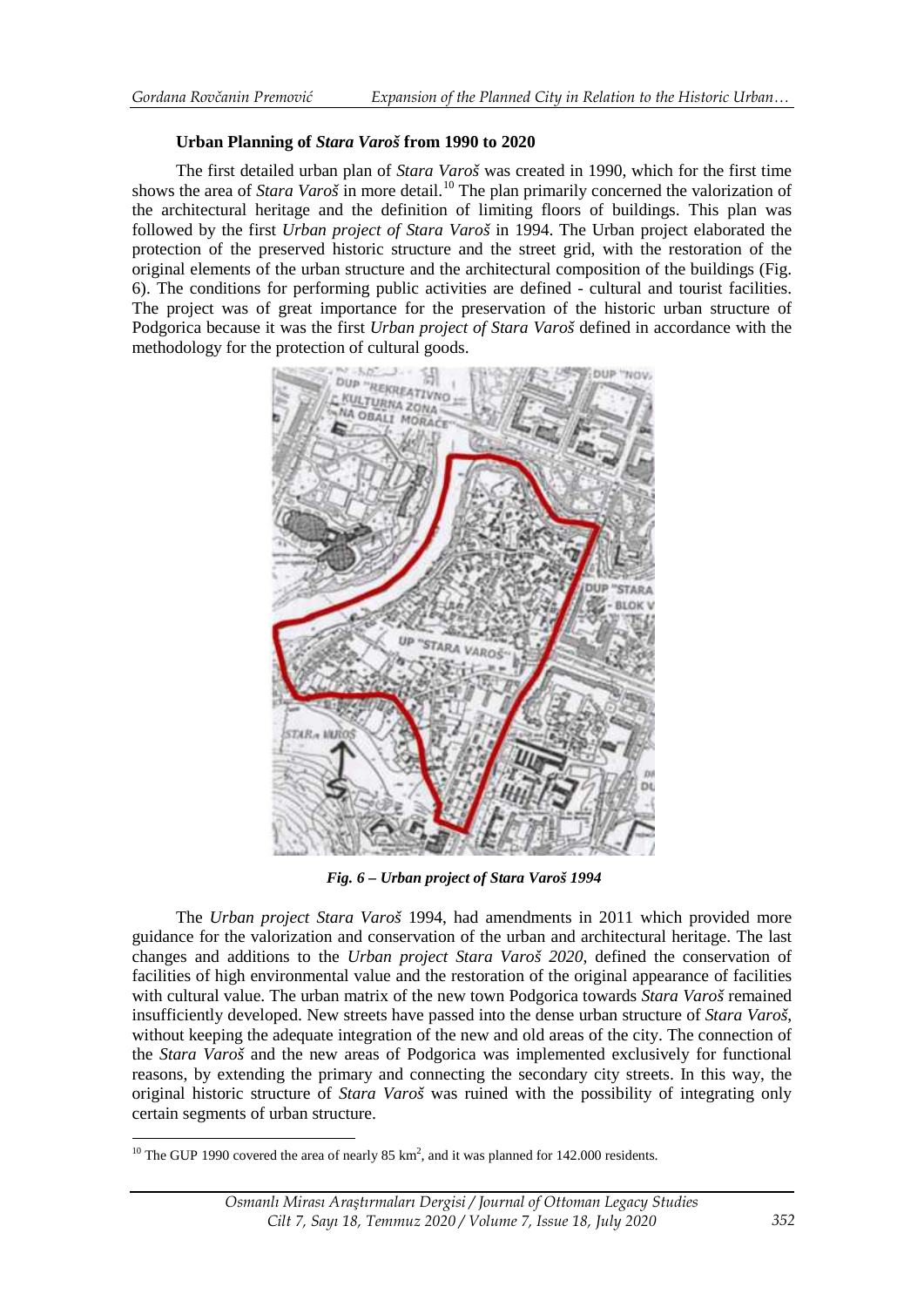The urban structure of Podgorica in the 21st century consists of different urban segments, which are the result of centuries of city development. These urban segments are characteristic units that have unique types of organization of the physical structure and represent the symbols of identity of certain parts of Podgorica. According to the period of origin, development, function and physiognomy, there are three different spatial units - types of the urban structure of Podgorica (Fig. 7):

1. The Old town *Stara Varoš* - Balkan town of oriental type from the 15th century, unplanned dense medieval matrix

2. The New town *Nova Varoš* - a classicist town from the end of the 19th century, an orthogonal urban matrix made of rectangular blocks dimensions 120/80 m

3. New planned town - a functionalist city created in the 1960s, an orthogonal urban matrix made of rectangular blocks dimensions 200/240 m



*Fig. 7 – Types of urban structure of Podgorica*

Three different types of the urban structure of Podgorica are interconnected by a straight traffic network, which was created as a result of the expansion of new urban units: *Nova Varoš* and *New planned town*. New segments of Podgorica developed in the free areas, independent of the historic core. The historic structure of the city was not the starting point of the city's development. *Stara Varoš* later became part of the modern city Podgorica in the expansion of the orthogonal urban matrix in the 20th century. *Stara Varoš* today represents one city block of modern Podgorica with an inner thick medieval urban structure, endangered by the recent decay and city expansion (Fig. 8).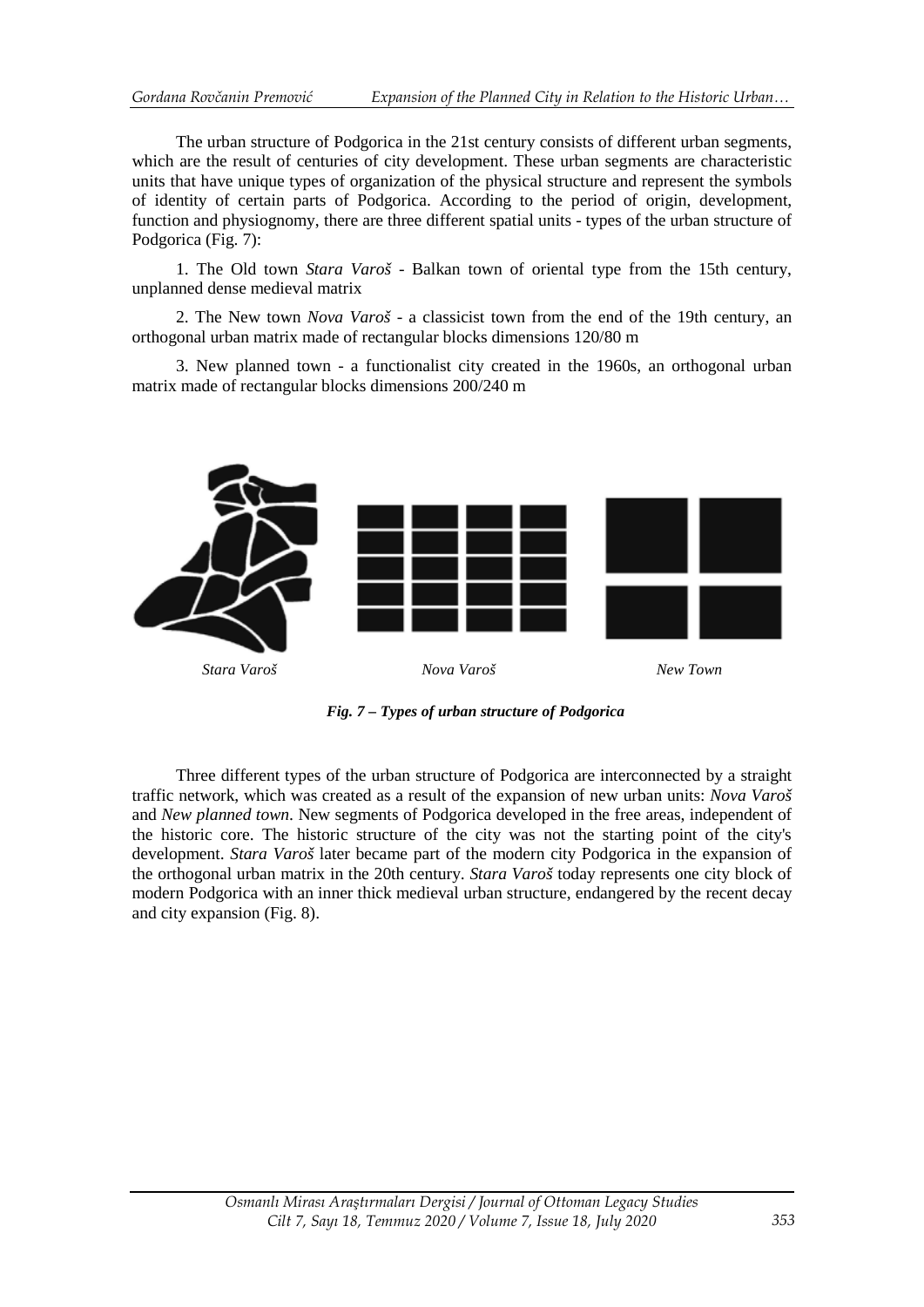

*Fig. 8 – Stara Varoš and the urban matrix of Podgorica at the beginning of the 21st century*

## **Physical effects of the changing city plan on the historical monuments in** *Stara Varoš*

Urban plans and spatial interventions in Podgorica have had a major impact on changing the historic physical structures of the city old parts. *Stara Varoš* has undergone a transformation, and one part of the old settlement (today's *Drač* settlement) has been derelict and separated from the primary structure of *Stara Varoš* by strict straight strokes of the street network. That part of the old settlement remained neglected, creating inactive and unrepresentative zones hidden behind blocks of modern buildings. Nevertheless, the urban structure of *Stara Varoš* has been preserved to the greatest extent, but with the loss of earlier functions.

As a result of the expansion of the city in the 20th century, this area has remained idle and some artifacts have started to disappear, some have been preserved as valuable cultural and historical monuments. There are valuable remains of historical monuments: one-fifth part of the citadel *Dopedogen*, one of the six towers protecting the ramparts, the bridge on the Ribnica, the *Clock Tower* and two mosques.<sup>[11](#page-9-0)</sup> Citadel *Dopedogen* was built at the end of the 15th century by Ottomans at the mouth of Ribnica and Morača rivers. Today there are some preserved segments from the Ottoman period - the remains of a triangle-shaped military fortress at the mouth of two rivers.[12](#page-9-1) The old bridge over the Ribnica river, near its confluence with the Morača, is the oldest

<span id="page-9-0"></span><sup>&</sup>lt;sup>11</sup> This has been ascertained in the archaeological research of *Stara Varoš*, which was finished out in 1963.<br><sup>12</sup> Rovčanin, 2020, p. 170. <u>.</u>

<span id="page-9-1"></span>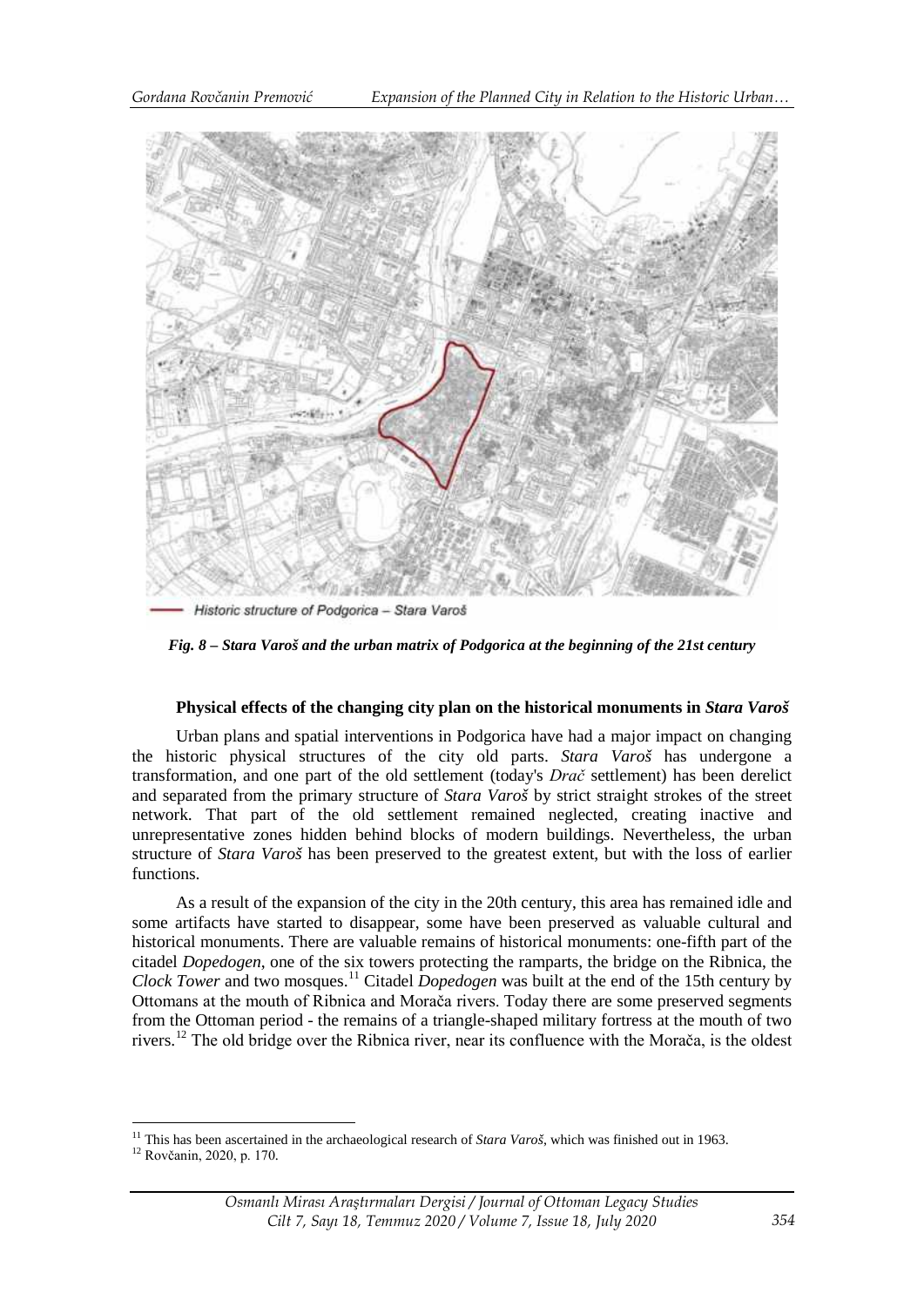bridge in Podgorica. The bridge was built during the period of Roman rule and underwent a major reconstruction in the 18th century.<sup>[13](#page-10-0)</sup>

In addition to cultural value, the *Clock Tower* and two mosques today represent prominent landmarks in the urban matrix of *Stara Varoš*, but also spatial symbols of the city of Podgorica. The *Clock Tower* was built in 1667 in the center of *Stara Varoš*, at *Bećir beg Osmanagić squar*e. Due to its obsolescence, the *Clock Tower* has been renovated several times, and today it is protected by law as a very important cultural and historical monument.



*Fig. 9 – Preserved architectural heritage in Stara Varoš: 1. Citadel Dopedogen; 2. The bridge on the Ribnica; 3. The Clock Tower; 4. Starodoganjska mosque; 5. Osmanagić mosque*

Prominent historical-cultural monuments of the old part of Podgorica are the two mosques: *Starodoganjska mosque* and *Osmanagić mosque*. The "Old Mosque" - *Starodoganjska mosque* is the first mosque built in Podgorica and it was built at the end of the 15th century.<sup>[14](#page-10-1)</sup> The *Osmanagić mosque* was built later, at the end of the 18th century.[15](#page-10-2) Old Podgorica had six mosques, which were built at different intervals. They are built in the Istanbul-Balkan style. They had a square base and one prayer space. During the bombing in World War II, mosques were largely damaged and destroyed. Today, only two mosques are listed in the function in *Stara Varoš*.

In Stara Varoš are located interesting examples of residential architecture. A skillful blend of Oriental-Mediterranean architecture with traditional Montenegrin architecture is recognizable, with elements and motifs transmitted by local masters. Some rarely preserved details of the mentioned architectural style can still be recognized on the old houses named "çardak" and houses of prominent old town families. Several houses have been preserved in their authentic appearance to this day. One of the oldest and today preserved examples of old buildings of this type is the *Krpuljević çardak*. [16](#page-10-3) Some houses and artifacts in *Stara Varoš* have

<span id="page-10-0"></span><sup>&</sup>lt;sup>13</sup> The reconstruction of the bridge on the Ribnica was funded by Adži-paša Osmanagić. Since then, the bridge is also known as  $Ad\check{z}i$ -paša's bridge. <u>.</u>

<span id="page-10-1"></span><sup>&</sup>lt;sup>14</sup> Starodoganjska mosque was the first mosque built in the town Podgorica and was the only one until 1582. After the bombing of Podgorica in 1943, when this mosque was damaged, it was rebuilt. <sup>15</sup> The *Osmanagić mosque* was built in stone in the traditional Turkish style, it has a courtyard surrounded by a high

<span id="page-10-2"></span>stone wall. During the bombing of Podgorica in World War II, this mosque was large damaged. It was renovated in

<span id="page-10-3"></span><sup>&</sup>lt;sup>16</sup> *Krpuljević çardak* was built in 1826 in the Mediterranean-Islamic style with a touch of oriental living ambiance.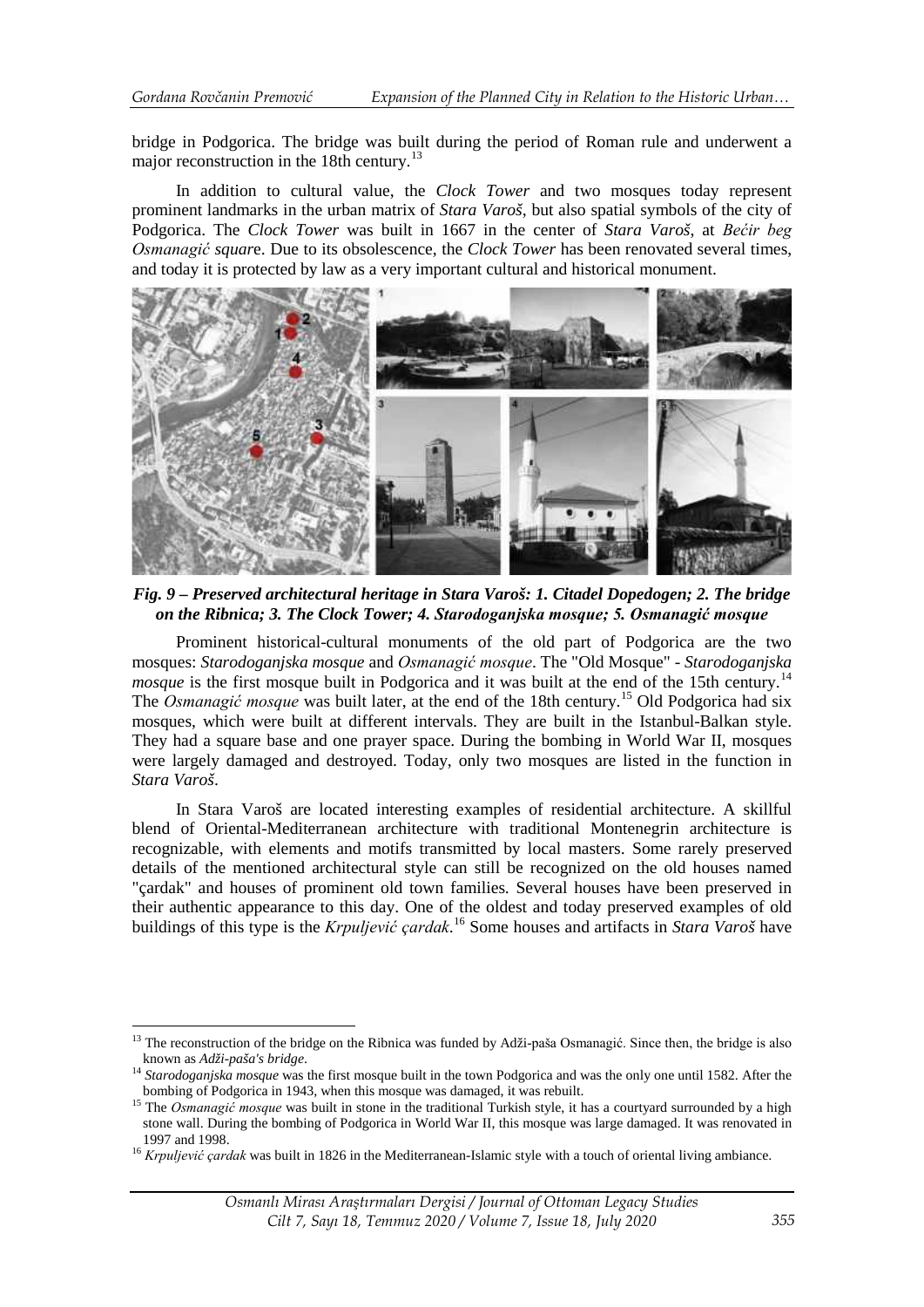been renovated, acquired new functions and become tourism points. An example of renovated old building with a new function is the *Čubranović house*. [17](#page-11-0)

In the *Stara Varoš* there are more valuable buildings that are waiting for reconstruction and conversion into new functions. Some buildings are waiting to be inscribed on the list of protected cultural monuments. *Stara Varoš* has an important architectural heritage that needs to be protected as cultural monuments, enriched with new functions and more activate this valuable part of the city of Podgorica.

## **Conclusion**

This paper refers to the definition of characteristics of the planned city in the 20th century and the relation of the planned city toward historic structures, in the case study of the Podgorica. The work presents the development of Podgorica and the relation of the new city matrix towards the historic structure - *Stara Varoš*. The results of this part of the research showed that the development of the planned city of Podgorica was not based on the inherited historic structure, but the old urban structure later became a part of the urban matrix. The research of the development of Podgorica has led to the conclusion that *Stara Varoš* was integrated into the urban matrix of the planned Podgorica in the period after World War II, by prolonging the orthogonal matrix of the planned traffic directions. The expansion of the geometric matrix has damaged and transformed the authentic historic structure of *Stara Varoš*. By creating new parts of the town, *Stara Varoš* lost its former political and administrative functions, becoming the peripheral settlement of Podgorica city. It can be concluded that the development, expansion and transformation of Podgorica in the 20th century influenced the change of function and physiognomy of the historic urban structure.

Historic urban structures that were not the starting point for the development of planned cities, such as *Stara Varoš* in Podgorica, have a greater or lesser extent potential for integration into new planned urban structures. The possibilities of their integration into the city's urban matrix depend on numerous factors. Connecting a new and old urban matrix can be accomplished through:

a) spatial connectivity - a traffic and pedestrian network in accordance with geophysical and spatial conditions;

b) functional connectivity by introducing sociocultural contents that will revitalize historic settlements.

The regeneration of historic agglomerations can be achieved through the revitalization and conservation of urban structures and architectural buildings and by adapting old structures to modern city functions. The role of the historic urban structure in the modern city should be defined, through the recognition of the cultural and historic significance and spatial and environmental values that would provide the sustainable future of historic structures and cities.

## **Bibliography**

<u>.</u>

- Bakić, Radovan, Mijanović, Dragica, *Demografska kretanja u Crnoj Gori tokom druge polovine XX vijeka*, Geografski institut, Filozofski fakultet, Nikšić 2006.
- Brajović, Milan, Vujović, Đuro, Vuković, Čedo, Et al., *Titograd u slobodi: 1944-1974*, Titogradska tribina, Titograd 1975.
- Burić, Mihailo, Ičević, Dušan, Matović, Momir, Banjević, Branko, *Podgorica*, Grad Podgorica, Podgorica 2003.

<span id="page-11-0"></span><sup>17</sup> *Čubranović house* was built in 1630. It is located near the *Clock Tower*. At the end of the 20th century, this building was renovated on the basis of its original appearance. Today, this house is tourist and catering facility.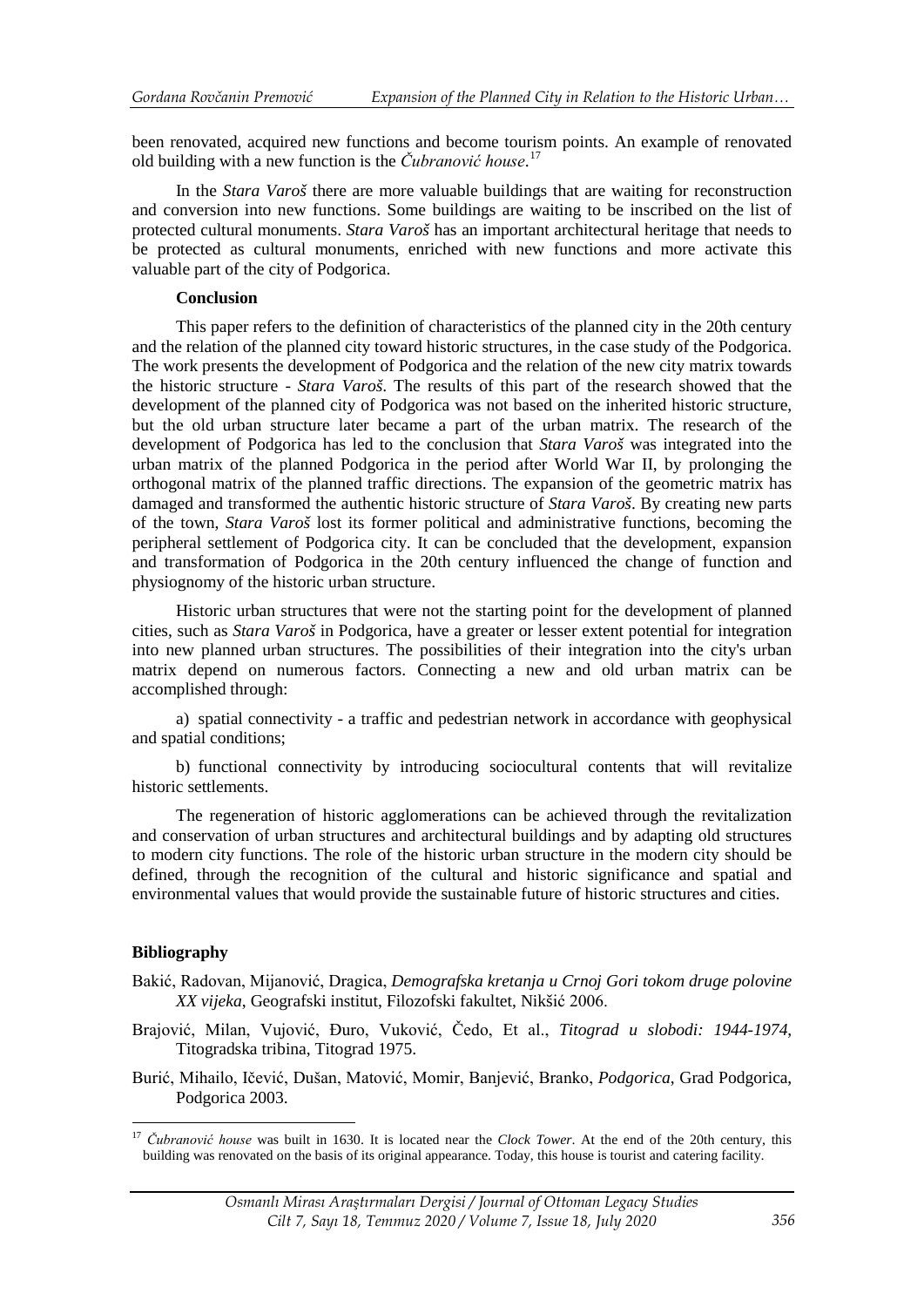Burzan, Danilo, *Podgorički toponimi i znamenja*, NIGP "POBJEDA" A.D., Podgorica 2011.

- Doderović, Miroslav, Ivanović, Zdravko, "Uvoðenje reda u prostor Crne Gore", *Matica: časopis za društvena pitanja, nauku i kulturu*, Matica Crnogorska, Podgorica 2012, pp. 101-120.
- Ivančević, Andrija, *Podgorička arena*, Kulturno prosvjetna zajednica Podgorica, Podgorica 2003.
- Ivanović, Zdravko, *Gradovi komunalni centri Crne Gore*, Srpska akademija nauka i umetnosti, Geografski institut "Jovan Cvijić", Beograd 1979.
- Ivanović, Zdravko, *Razvoj gradova Crne Gore kroz urbanističke planove prije II svetskog rata*, NIO "Univerzitetska riječ", Nikšić 1986.
- Ivanović, Zdravko, *Stara Varoš kroz vjekove*, Geografski institut, Filozofski fakultet u Nikšiću, Podgorica 2013.
- Ivanović, Zdravko, *Urbano-geografske promjene u razvitku Titograda*, Skupština opštine Titograd, Odjeljenje za komunalne poslove i urbanizam, Titograd 1974.
- Kalezić, Danilo (ed.), *Titograd monografija 1967*, Epoha, Zagreb 1967.
- Knežević, Vasilije, "Stara Varoš u Podgorici urbanistički aspekt revitalizacije i zaštite ambijenta", *Tradicionalna arhitektura Crne Gore*, monograph, Univerzitet Crne Gore, Građevinski fakultet, Podgorica 2005, pp. 139-146.
- Kovačević, Branislav, *Savezničko bombardovanje Crne Gore 1943-1944,* NIP Pobjeda, Podgorica 2003.
- Lainović, Andrija, *Kratak pogled na prošlost Podgorice,* BIG štampa, Beograd 2009.
- Markuš, Andrija, *Identitet arhitekture i ljudi*, Stručna knjiga, ITP Unireks, Beograd, Podgorica 2001.
- Mijović, Pavle, *Istorijske anglomeracije u urbanizmu Titograda*, Zavod za zaštitu spomenika kulture Socijalističke Republike Crne Gore, Cetinje 1965.
- Mijović, Pavle, Kovačević, Mirko, *Gradovi i utvrđenja u Crnoj Gori*, Beograd, Ulcinj 1975.
- Mijović, Pavle, *Od Dokleje do Podgorice*, Centralna narodna biblioteka Republike Crne Gore "Đurđe Crnojević", Cetinje 1998.
- Peledija, Enes, "Uticaj Osmanske vladavine na nastanak i razvoj urbanih mjesta na teritoriji današnje Crne Gore", *Almanah*, Udruženje "Almanah", Podgorica 2014, pp. 9-30.
- Perović, Miloš, *Iskustva prošlosti*, Građevinska knjiga, Beograd 2008.
- Popović, Svetislav, "Re-ekvilibracija (ponovno oživljavanje) Stare Varoši Podgorica", *Forum*, Vol. 33, Podgorica 2015, pp. 41-44.
- Popović, Svetislav, Vuksanović, Dušan, *Arhitektonski atlas Crne Gore / Architectural Atlas of Montenegro*, GTZ - German Technical Cooperation, Podgorica 2006.
- Rovčanin, Gordana, "Urban Structure of The Old Town Podgorica Stara Varoš: Development And Transformation", *Near East Historical Review*, 10/2, April 2020, pp. 169-176.
- Rovčanin, Gordana, *Poslijeratna arhitektonska scena Podgorice u kontekstu stvaranja identiteta grada*, Master thesis, Univerzitet Crne Gore, Arhitektonski fakultet, Podgorica 2016.
- Šabović, Orle, *Titograd fotomonografija 1958*, Agencija za fotodokumentaciju, Zagreb 1958.